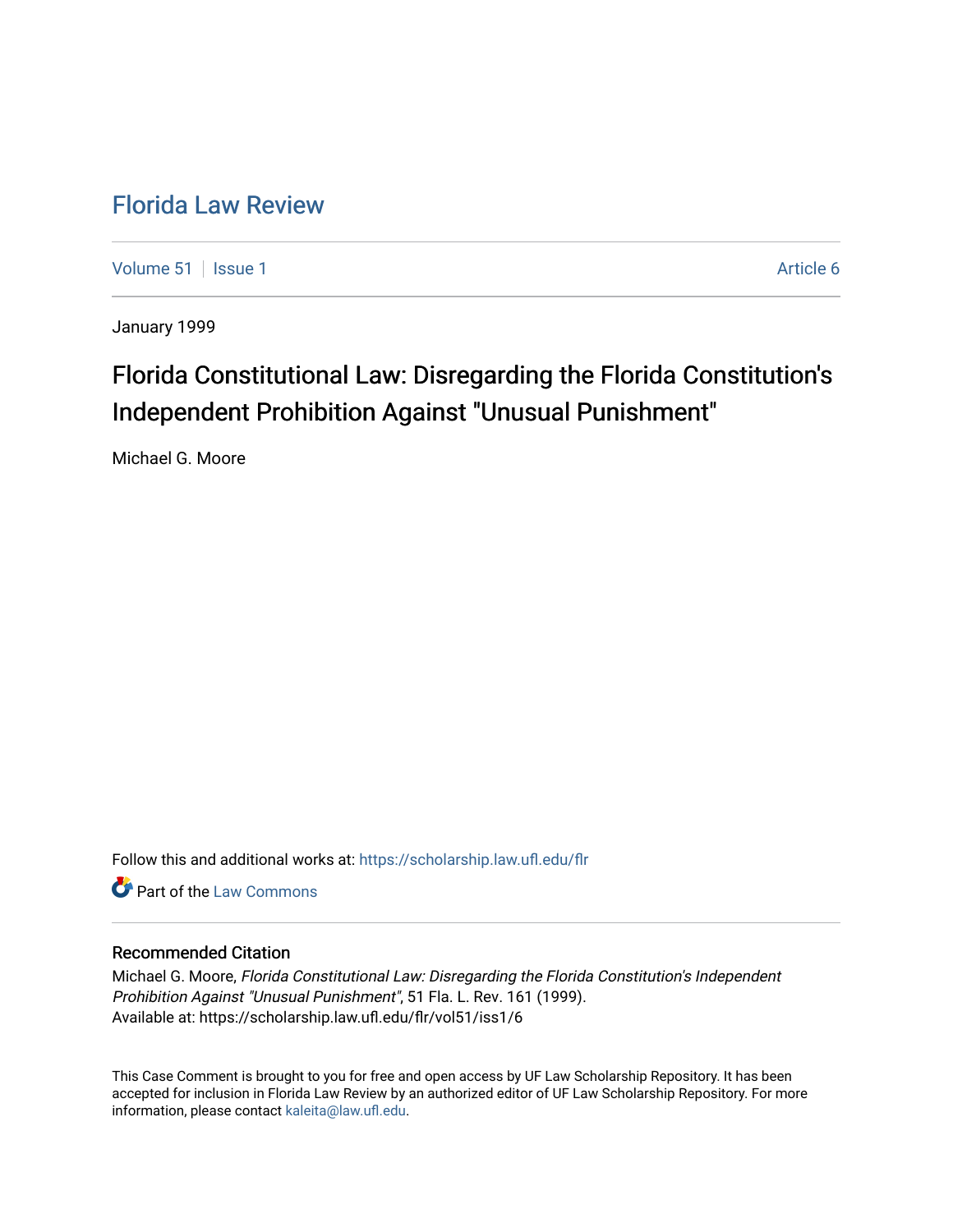### **CASE COMMENTS**

## FLORIDA **CONSTITUTIONAL** LAW: DISREGARDING **THE FLORIDA CONSTITUTION'S INDEPENDENT** PROHIBITION AGAINST "UNUSUAL PUNISHMENT"

## *Jones v. State,* **701** So. **2d 76** (Fla. **1997)**

## *Michael G. Moore\**

Respondent, the State of Florida, sentenced Petitioner<sup>1</sup> to death<sup>2</sup> by electrocution.<sup>3</sup> Petitioner claimed that execution by electrocution was "unconstitutional per se."<sup>4</sup> Furthermore, Petitioner contended that the administration of his death sentence would constitute "cruel or unusual" punishment based on reports that Florida's electric chair had malfunctioned during the course of a recent execution.<sup>5</sup> The Supreme Court of Florida, exercising all writs jurisdiction,<sup>6</sup> stayed Petitioner's execution<sup>7</sup> and called for an evidentiary hearing<sup>8</sup> to determine the present condition of the electric

*3. See* **FLA. STAT.** § 922. **10** (Supp. 1996) (stating, in relevant part, that "[a] death sentence *shall* be executed by electrocution") (emphasis added).

4. Jones v. Butterworth, 691 So. 2d 481, 482 (Fla. 1997) [hereinafter *Jones* **I].** *Compare Jones,* 701 So. 2d at 76 (stating that Petitioner argued *"execution* per se [was] *cruel and unusual* punishment") (emphasis added), *with Jones I,* 691 So. 2d at 482 (stating that Petitioner argued "execution by electrocution [was] *unconstitutional per se"*) (emphasis added). The differences in wording are subtle, yet marked. Thus, the exact language and consequent substance ofPetitioner's argument remains unclear.

*5. Jones,* 701 So. 2d at 76 n.l (stating that during the execution of [Pedro] Medina, "flames were seen near the headpiece of the electric chair [as well as] smoke"). The trial judge characterized these events as being the result of a rare "malfunction." *See id.* at 77 ("The procedures used in the last seventeen Florida executions have been consistently followed, and no malfunctions occurred until the execution of Pedro Medina.").

*6. See* **FLA.** CONST. art. V, § 3, cl. b (providing, generally, for the Supreme Court of Florida's jurisdiction, including "all writs" jurisdiction as exercised here).

7. The Order staying Petitioner's execution was issued on April 10, 1997 and was to last until 7 a.m. on April 18, 1998. *See Jones* **1,** 481 So. 2d at 482. The *Jones* Icourt granted the trial court permission to extend the stay in the event that it were to "find by the greater weight of the evidence that electrocution in Florida's electric chair in its present condition [was] cruel or unusual punishment." *Id.*

8. The trial court that presided over Petitioner's postconviction proceedings was issued

**<sup>\*</sup>** This Case Comment is dedicated to Jennifer.

*<sup>1.</sup> See* Jones v. State, **701** So. 2d **76, 76** (Fla. 1997) (per curiam) (four to three decision).

*<sup>2.</sup> See id.* (stating that Petitioner "was under warrant of death"). The court did not reveal any details, or provide a description, of the crime itself. *See id.* However, it can be inferred that Petitioner was convicted of a capital felony pursuant to the Florida Statutes. *See* FLA. STAT. § 775.082 (1995) (stating, in relevant part, that "[a] person who has been convicted of a capital felony shall be punished by death").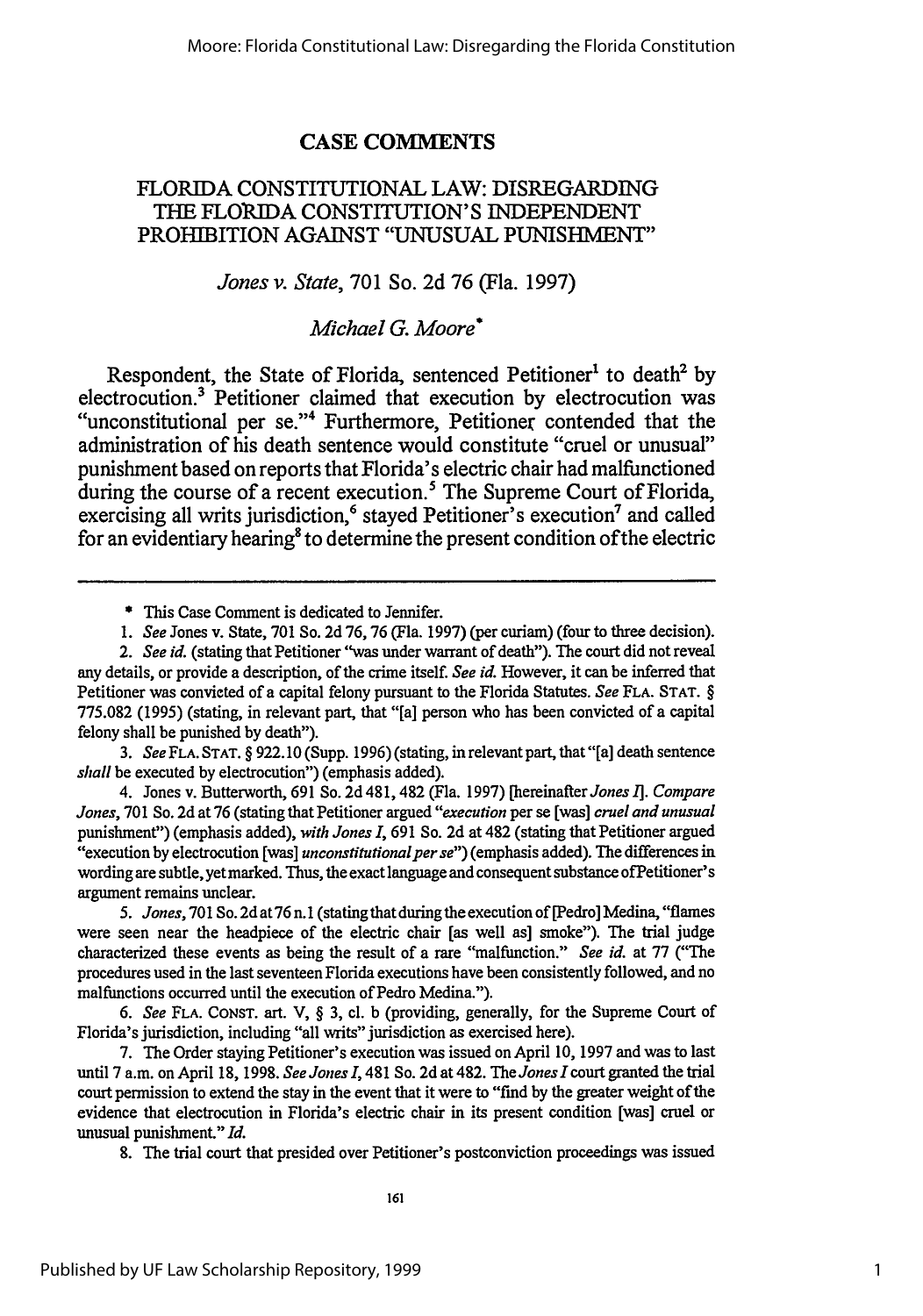#### *FLORIDA LA WREEW*

**[VOL 51**

chair.<sup>9</sup> Meanwhile, Petitioner's claim that electrocution was "unconstitutional per se" was rejected on procedural grounds.<sup>10</sup> After a four-day hearing, the trial court denied Petitioner's claim that Florida's electric chair was a form of "cruel and unusual punishment" because of its present condition.<sup>11</sup> On appeal, however, the Supreme Court of Florida vacated the trial court's order and called for another hearing.<sup>12</sup> The second hearing produced an adequate evidentiary record<sup>13</sup> and again resulted in the denial of Petitioner's claim.<sup>14</sup> Petitioner appealed, raising several objections."' The Supreme Court of Florida, however, rejected them in toto, vacated Petitioner's stay of execution, and HELD, that electrocution in Florida's electric chair in its present condition is not "cruel or unusual punishment."<sup>16</sup>

The United States Constitution generally empowers states to create and enforce their own substantive and procedural criminal law.<sup>17</sup> While states may not deny their citizens<sup>18</sup> federally guaranteed protections,  $19$  they may

15. *See id.* at 78-80. Altogether, Petitioner raised seven points on appeal. *See id.*

16. *Id.* at 80.

18. *See U.S. CONST. amend. XIV, § 1 ("All persons born or naturalized in the United States,* 

jurisdiction and ordered to conduct the evidentiary hearing in question. *See Jones I,* 691 So. 2d at 482. Petitioner would later argue that the trial judge was personally biased against him, presumably owing to the court's familiarity with Petitioner and his appeal. *See Jones,* 701 So. 2d at 80. This argument, however, was swiftly rejected. *See id.*

*<sup>9.</sup> See Jones 1,* 691 So. 2d at 482 ("The [trial] court may receive the testimony of engineering and medical experts and such other witnesses as may be presented by the parties, and shall make its decision as expeditiously as possible.").

<sup>10.</sup> *Id. The Jones I* court added, however, that it would have denied Petitioner's claim "even if [it] were not procedurally barred." *Id.*

<sup>11.</sup> Jones v. Butterworth, 695 So. 2d 679, 680 (Fla. 1997) (per curiam) [hereinafterJones *II.*

<sup>12.</sup> *See id.* at 680-81. A second hearing was held in order to accommodate more evidence and testimony. *See id.* Hence, the second hearing was intended to encompass the evidence and testimony presented at the first hearing, as well. *See id.* The Supreme Court of Florida, relinquishing jurisdiction for the second time to the same trial court, emphatically stated the purpose of the new hearing: "We reiterate that the sole issue to be determined is whether or not electrocution in Florida's electric chair in its present condition is cruel or unusual punishment." *Id.*

<sup>13.</sup> *See Jones,* 701 So. 2d at 80 ("There is [now] competent substantial evidence in the record to support the order of the trial judge.").

<sup>14.</sup> *See id.* (stating that the "trial judge entered a twenty-six page final order denying [Petitioner's] claim that Florida's electric chair in its present condition was *unconstitutional")* (emphasis added).

<sup>17.</sup> *See generally, e.g.,* Louisiana *ex rel.* Francis v. Resweber, 329 **U.S.** 459,466-70 (1947) (Frankfurter, J., concurring) (providing a useful and comprehensive discussion of the United States's federalist concept of criminal justice, whereby states enjoy a monitored freedom to "carry out their own notions of criminal justice"); *cf.* Traylor v. State, 596 So. 2d 957, 961 (Fla. 1992) ("[S]tate courts and constitutions have traditionally served as the prime protectors of their citizens' basic freedoms.").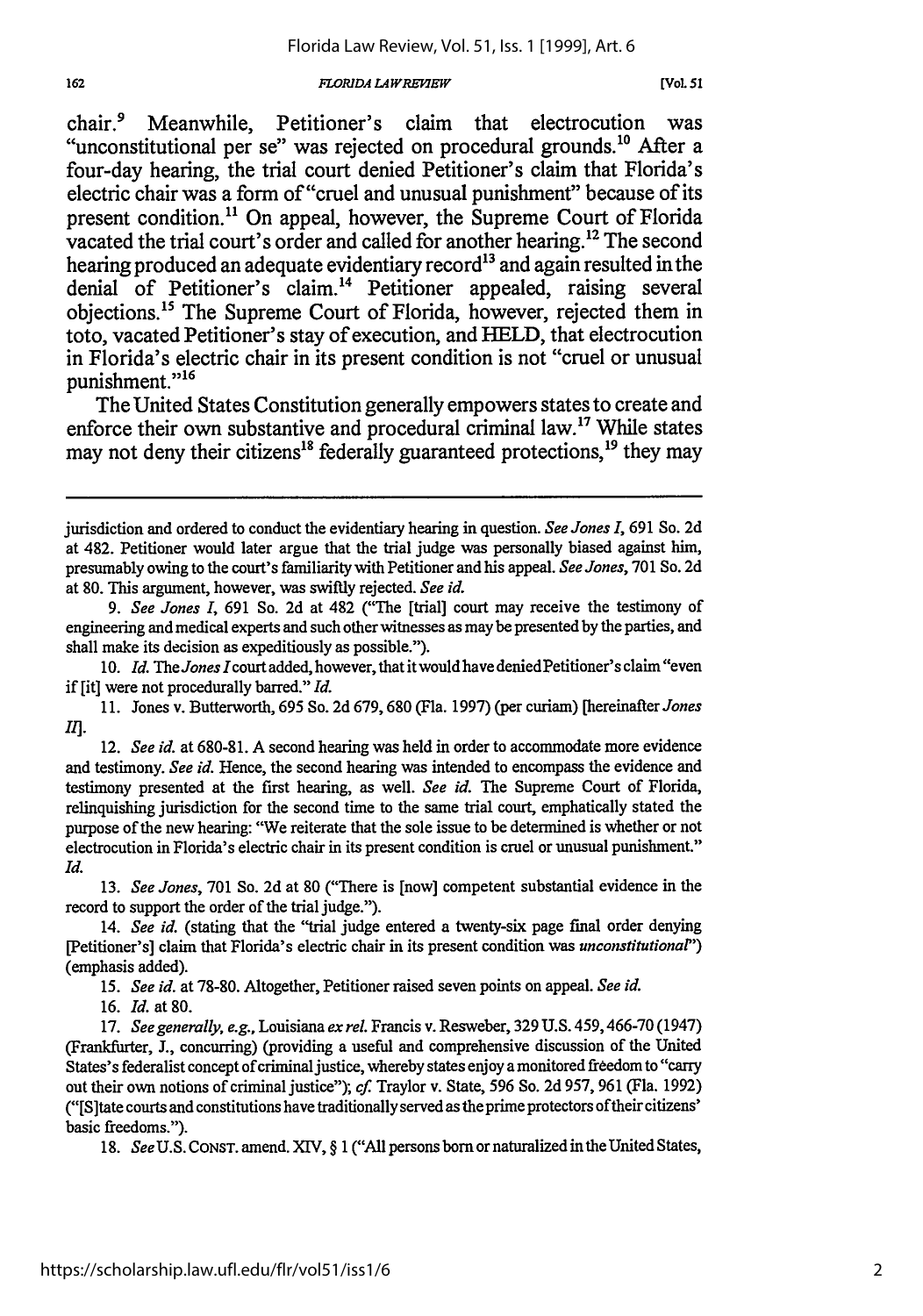#### *PROHIBITIONAGAINST "UNUSUAL PUNISMENT"*

elect to expand those protections or establish new ones.<sup>20</sup> Thus, a state's interpretation of its own constitution is controlling unless it fails to satisfy the minimum guarantees of the United States Constitution.<sup>21</sup>

Based on these federalist principles, states may generally impose death sentences and perform executions without running afoul of the United States Constitution.<sup>22</sup> Nevertheless, federal courts have jurisdiction when a particular method<sup>23</sup> or proposed instance<sup>24</sup> of capital punishment is challenged on federal constitutional grounds.<sup>25</sup> An early case featuring a federally based challenge against a state court's decision to uphold execution under its own constitution was *In re Kemmler.26*

In *Kemmler,* the United States Supreme Court reviewed a decision of the Court of Appeals of New York<sup>27</sup> upholding a death sentence under the New York Constitution.28 When *Kemmler* was decided, the New York

19. *See generally Traylor,* 596 So. 2d at 961 ("Under our federalist system of government, states may **...** not.. **.** place more restrictions on the fundamental rights of their citizens than the federal Constitution permits." (citing PruneYard Shopping Ctr. v. Robins, 447 U.S. 74 (1980)).

20. *See, e.g., id.* ("[S]tates may place more rigorous restraints on government intrusion than the federal charter imposes **.... ).**

21. *SeeResweber,* **329** U.S. at461-62 ("For matters ofstate law, the opinion... of[a state's highest court is] binding on this court.") (citation omitted).

22. *See* Gregg v. Georgia, 428 U.S. 153,169 (1976) (plurality opinion) ("[W]e... hold that the punishment of death does not invariably violate the Constitution.").

**23.** *See, e.g.,* Fierro v. Gomez, 77 F.3d 301, 309 (9th Cir. 1996) (holding that execution by lethal injection in California was unconstitutional pursuant to the Eighth and Fourteenth Amendments to the United States Constitution); Campbell v. Wood, 18 F.3d **662** (9th Cir. 1994) (en bane) (holding that execution by hanging in Washington did not violate the United States Constitution).

24. *See, e.g.,* Enmund v. Florida, 458 U.S. 782, 801 (1982) (five to four decision) (reversing the Supreme Court of Florida's decision to allow the execution of an inmate who did not personally kill or attempt to kill anyone).

*25. See generally, e.g.,* Kristina **E.** Beard, Comment, *Five Under the Eighth: Methodology Reviewandthe CruelandUnusualPunishments Clause,* 51 **U.** MAMI L. REV. 445,466-80 (1997) (providing a useful overview of several recent federal cases).

26. 136 U.S. 436 (1890).

**27.** The Court ofAppeals of the State of New York is thatjurisdiction's court of last resort. *See id.* at 438 (stating that "[a] writ of error to the *highest court of a State* is not allowed as a matter of right") (emphasis added).

**28.** *See id.* at 442. The county judge, upon reviewing the original writ, was only concerned with the New York Constitution. *See id.* The judge's rationale was that the Eighth Amendment to the United States Constitution, which was, "in language almost identical to the New York Constitution," did not apply to "punishments inflicted in state courts for crimes against the State." *Id. See also, e.g.,* Deborah W. Denno, *IsElectrocution an UnconstitutionallMethod ofExecution? The Engineering of Death Over the Century,* 35 WM. **& MARY** L. REV. 551, 597-98 (1994).

and subject to the jurisdiction thereof, are citizens of the United States and of the State wherein they reside. No State shall make or enforce any law which shall abridge the privileges or immunities of citizens of the United States; nor shall any State deprive any person within its jurisdiction equal protection of the laws.")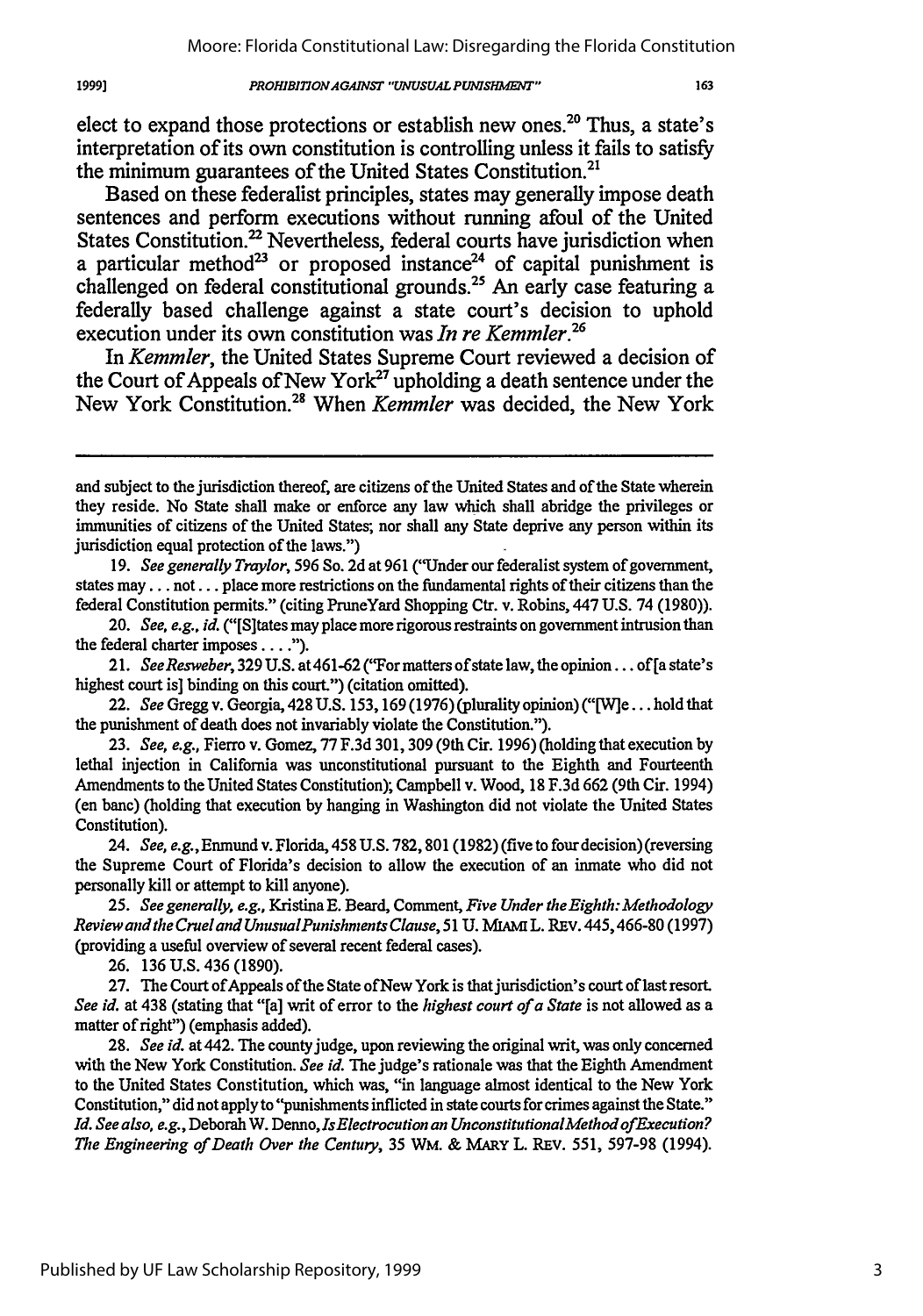#### *FLOPRIDA LA WREYIEW*

Constitution proscribed the infliction of "cruel and unusual punishment," $^{29}$ hence adopting the conjunctive language of the Eighth Amendment to the United States Constitution.3 " Still, New York courts, prior to the *Kemmler* Court's acceptance of certiorari, decided to address the concepts of"cruel" and "unusual" separately.<sup>31</sup> This approach provided the courts with an opportunity to comment on the unusualness of electrocution as a method of execution and determine what legal significance, if any, attached to such a factual determination.<sup>32</sup>

The Court of Appeals of New York conceded that electrocution might be considered "unusual" because it was technologically new.<sup>33</sup> It rejected, however, the argument that electrocution was "cruel," and thus upheld the validity of electrocution under the New York Constitution.<sup>34</sup> In turn, the *Kemmler* Court found that New York's decision, based entirely on its own constitution, did not encroach upon any protections afforded **by** the Fourteenth Amendment<sup>35</sup> to the United States Constitution.<sup>36</sup>

**A** century after the Court of Appeals of New York ruled that executions **by** electrocution did not violate its state constitution, the Supreme Court of Florida, in *Buenoano v. State*,<sup>37</sup> could have reached the same conclusion under its own constitution.<sup>38</sup> In *Buenoano*, an inmate sentenced to die in Florida's electric chair<sup>39</sup> challenged the constitutionality of her anticipated punishment based on the device's malfunction in a recent execution.<sup>40</sup> The

29. N.Y. **CONST.** art. I, § *5.*

30. U.S. CONST. amend. VIII (providing, in relevant part, that "cruel and unusual punishments [shall not be] inflicted"); see Kemmler, 136 U.S. at 445.

31. *See Kenmler,* 136 U.S. at 447. The *Kemmler* Court implied that all of the New York state courts that reviewed the appeal reached the same conclusion. *See id.* (referring simply to "[t]he courts of New York").

32. *See id.*

33. *Id.* (dictum).

34. *Id.*

35. U.S. **CONST.** amend. XIV, § 1 (providing, in relevant part, that "[n]o state shall... deprive any person of life, liberty, or property without due process of law").

36. *See Kemmler,* 136 U.S. at 447-48.

37. 565 So. 2d 309 (Fla. 1990) (per curiam) (four to three decision).

38. *See id.* at 311 (stating that "[d]eath **by** electrocution is not *cruel and unusual* punishment," thereby using the language of the United States Constitution).

39. *See id.* at **310.**

40. *See id.* ("The crux of Buenoano's present claim relates to the circumstances surrounding the recent execution of Jesse Tafero... **[,** during which] smoke and flames instantaneously spurted from [Tafero's] head for a distance of as much as twelve inches."). In fact, Tafero was subjected to three discrete "jolt[s]" of electricity for fear that the initial two had not resulted in his death. *See id.* For a narrative account of Tafero's execution, see Denno, *supra* note 28, at 554-

According to Professor Denno, *Kemmler's* holding that the Eighth Amendment to the United States Constitution did not apply to the states was "overruled decades later in *Robinson v. California[,* 370 U.S. 660, 666-67 (1962),] which incorporated the Due Process Clause of the Fourteenth Amendment." *Id.*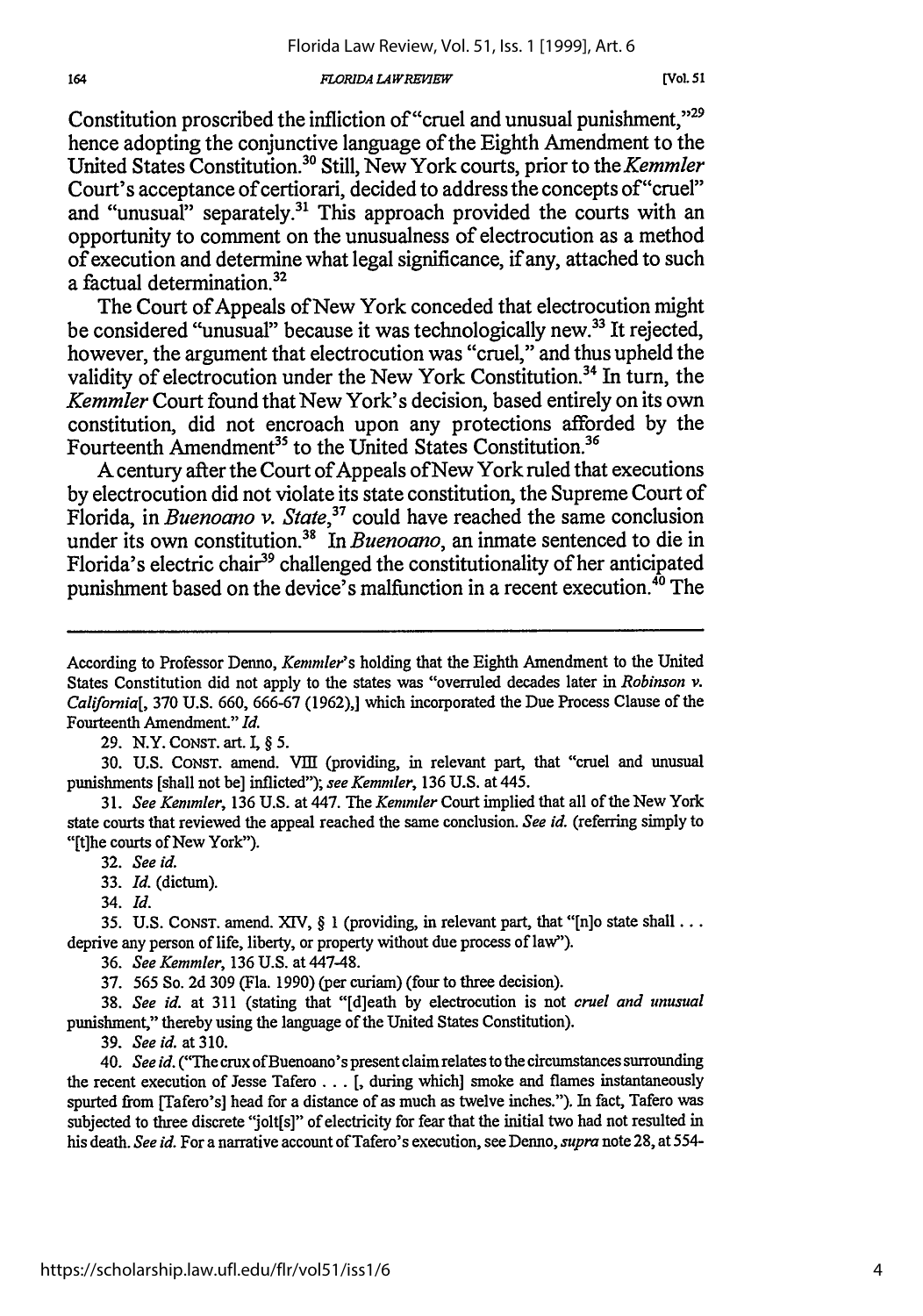#### *PROHIBITIONAGAINST "UNVJSUALPUNISHMEDVT"*

165

inmate claimed in her petition that the Florida Department of Corrections was not competent to execute her because it had failed to remedy the inadequacies of the electric chair.<sup>41</sup>

The Supreme Court of Florida denied the claim and ruled that an evidentiary hearing was unnecessary because the Florida Department of Corrections had already determined that it could properly perform executions.42 Thus, the *Buenoano* court did not perceive a judicial issue, but rather, an executive one.<sup>43</sup> Further, the *Buenoano* court was satisfied that the matter had already been resolved.<sup>44</sup>

The *Buenoano* court reinforced its holding **by** citing a United States Supreme Court case decided under the Eight. Amendment.<sup>45</sup> Yet, the Supreme Court of Florida did not cite any Florida case law.<sup>46</sup> Although *Buenoano* upheld the constitutionality of execution in Florida's electric chair, it did not specify whether it was referring to the Florida Constitution, the United States Constitution, or both.

Earlier, the majority had used the phrase "cruel and unusual punishment," thereby invoking the language found in the United States Constitution.47 Thus, *Buenoano's* imprecision was furthered by Justice Shaw's dissent.<sup>48</sup> In his dissent, Justice Shaw remarked that executions in Florida must be administered in a fashion that is "neither cruel nor unusual," thereby invoking the disjunctive language of the Florida Constitution.<sup>49</sup>

In *Tillman v. State*,<sup>50</sup> the Supreme Court of Florida specifically called attention to the Florida Constitution's mutually exclusive prohibitions

57.

**1991**

42. *TheBuenoano* court determined that the "irregularities" attaching to Tafero's execution were the result of a synthetic sponge, which should not have been used. *See id.*

43. *See id.* The Florida Department of Corrections is the province of the state's executive branch of government. *See id.*

44. *See id.*

45. *See id.* (citing Louisiana ex rel. Francis v. Resweber, 329 U.S. 459, 463 (1947)). The *Francis* Court determined that, following a failed execution attempt due to an "unforeseeable" accident," an inmate could be subjected to a second execution attempt by the same means. *See Francis,* 329 U.S. at 464 (stating that "[t]he cruelty against which the Constitution protects a convicted man [sic] is cruelty inherent in the method of punishment, not the necessary suffering involved in any method employed to extinguish life humanely") (dictum). The method used in the failed attempt was electrocution, via Louisiana's electric chair. *See id.* at 460.

47. *Id.*

*49. See id.* at 312 (Shaw, **3.,** dissenting).

*<sup>41.</sup> SeeBuenoano, 565* So. 2d at **311.** Buenoano argued, specifically, that "the Department of Corrections [was] 'incompetent to carry out executions' because it had not replaced the electric chair's "'homemade"' electrode such that she, like Tafero, would be subjected to a "slow death." *Id.* Buenoano argued that the electrode in question was not capable of conducting enough electricity to ensure a constitutional execution. *See id.*

<sup>46.</sup> *See Buenoano, 565* So. 2d at 311.

<sup>48.</sup> *See id.* at 311-12 (Shaw, **J.,** dissenting).

<sup>50. 591</sup> So. 2d 167 (Fla. 1992) (unanimous decision).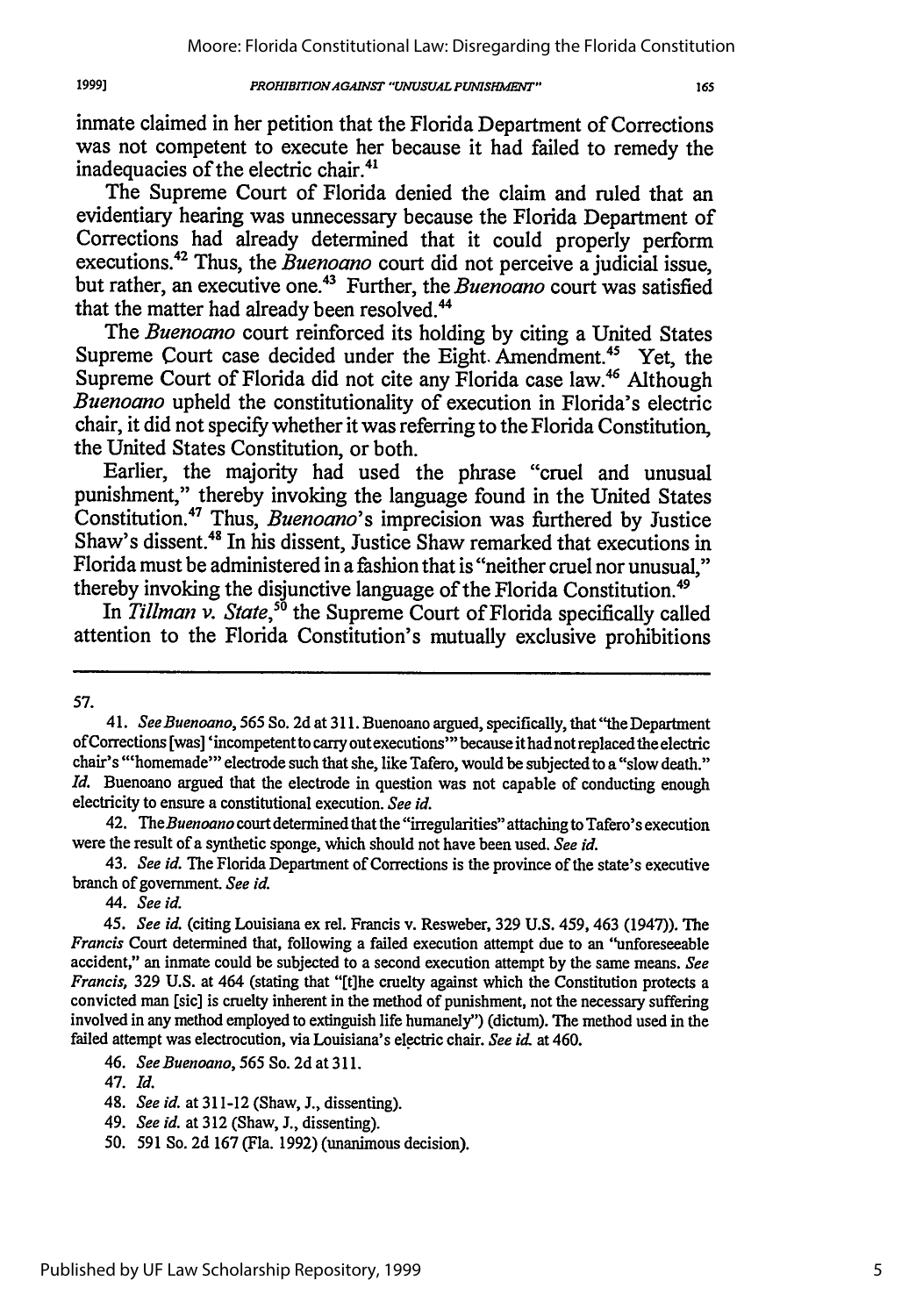#### **FLORIDA LAW REVIEW**

against "cruel punishment" and "unusual punishment," thus avoiding the *Buenoano* court's imprecision.<sup>51</sup> In *Tillman*, the appellant, a parolee, had pled guilty to a charge upon the State's agreement to withhold evidence during the penalty phase that would establish aggravating circumstances.<sup>52</sup>

But the State breached its end of the bargain and the appellant was sentenced to death.<sup>53</sup> Upon remand, the appellant presented mitigating circumstances.<sup>54</sup> Still, a jury voted eight to four to impose the death penalty,<sup>55</sup> hence giving rise to the *Tillman* court's so-called "">">">">">">">">">">">">">"

In short, the expression "proportionality review" refers to the appropriateness of a death sentence vis-à-vis the nature and circumstances of a particular conviction." The *Tillman* court, for example, determined that it would be "'unusual"' to execute the appellant in view of his mitigating evidence.<sup>58</sup> The *Tillman* court reached this conclusion by means of a comparative analysis. That is, the *Tillman* court prioritized the fact that other courts had "deemed [the death penalty] improper" in response to similar factual predicates.<sup>59</sup> In turn, the appellant's death sentence was commuted in order to comport with the Florida Constitution's independent prohibition against "unusual punishment."<sup>60</sup>

In the instant case, the Supreme Court of Florida affirmed the trial court's refusal to admit and consider evidence regarding the unusualness of Petitioner's anticipated execution.<sup>61</sup> The instant court found that the exclusion of this evidence was proper in light of Supreme Court of Florida precedent which held that execution by electrocution was not "per se unconstitutional."<sup>62</sup> Having rejected Petitioner's claim, the instant court deferred to both a Ninth Circuit opinion<sup>63</sup> and a Fourth Circuit opinion<sup>64</sup> for reinforcement, but did not invoke Florida law.<sup>65</sup>

- 53. *See id.*
- 54. *See id.* at 168-69.
- 55. *See id.* at 168.
- 56. *Id.* at 169.
- 57. *See id.*
- 58. *Id.*
- 59. *Id.* (citations omitted).

60. *See id.* The appellant's death sentence was reduced to life in prison without the possibility of parole for 25 years. *See id.*

- *61. See* Jones v. State, 701 So. 2d 76, 79 (Fla. 1997).
- 62. *Id.* (citing Medina v. State, 690 So. 2d 1241 (Fla. 1997)).
- 63. *See id.* (citing Campbell v. Wood, 18 F.3d 662, 682 (9th Cir. 1994).
- 64. *See id.* (citing Hunt v. Nuth, 57 F.3d at 1327, 1338 (4th Cir. 1995).
- 65. *See id.*

166

<sup>51.</sup> *Id.* at 169 n.2 (stating that "[t]he use of the word 'or' [in the phrase 'cruel or unusual punishment' in article 1, section 17 of the Florida Constitution] indicates that alternatives were intended").

<sup>52.</sup> *See id.*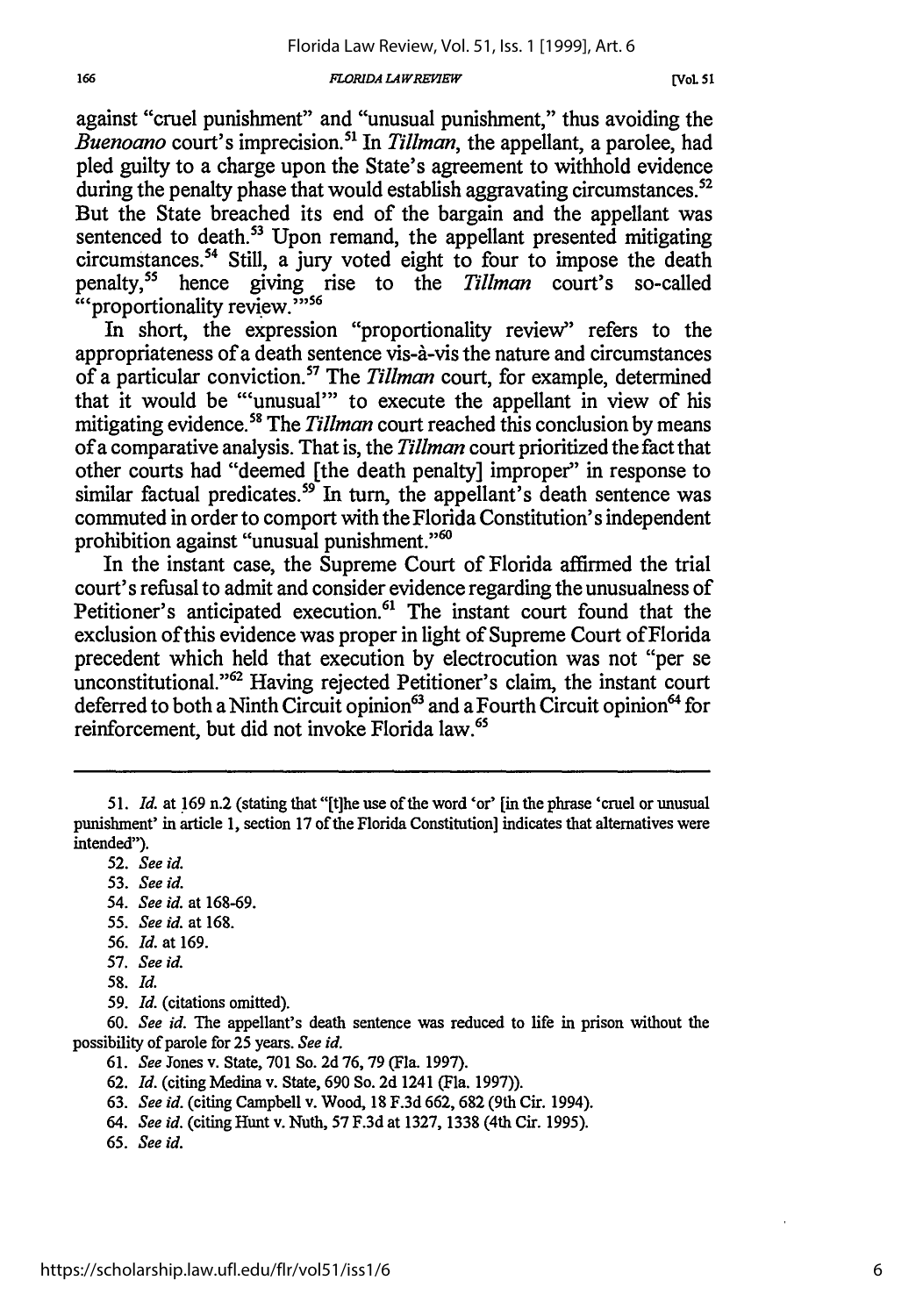#### **1999]** *PROHIBI7TONAGAINST " UNUSUALPUNISII, "* **167**

The instant court's wholesale rejection of Petitioner's argument on the basis of Florida precedent and federal case law was complicated **by** Justice Shaw's dissent.<sup>66</sup> Emphasizing the importance of federalist principles, Justice Shaw argued that the Supreme Court ofFlorida should look first to the Florida Constitution when deciding matters that pertain to fundamental individual rights.<sup>67</sup> According to Justice Shaw, the need to consult the United States Constitution is obviated once a government action has been declared infirm under the Florida Constitution.<sup>68</sup>

In his dissent, Justice Shaw cited federal case law.<sup>69</sup> Unlike the majority and Justice Harding, who concurred separately, Justice Shaw used federal authority to delineate the outer limits of permissible punishment under the United States Constitution."0 Hence, Justice Shaw did not rely on federal case law to elucidate the Florida Constitution's prohibition against "cruel or unusual punishments."<sup>71</sup> In turn, Justice Shaw, having distinguished the Florida Constitution from the United States Constitution, suggested that the Florida Constitution prohibits methods of execution that are "unusual," regardless of whether they are "cruel."<sup>72</sup>

Petitioner claimed that his execution would be "unusual" under the Florida Constitution based on comparative evidence.<sup>73</sup> Specifically, Petitioner intended to establish that other jurisdictions had abandoned electrocution in favor of other execution methods.<sup>74</sup> According to

**68.** *See id.* (Shaw, **J.,** dissenting) ("If a government practice fails under the Florida Constitution, *nofurther analysis is needed* under the federal charter.").

**69.** *See id.* (Shaw, **J.,** dissenting).

**70.** *See id.* (Shaw, **J.,** dissenting) (using the expression "constitutional floor" (citing Louisiana ex rel. Francis v. Resweber, **329 U.S.** 459,464 (1947)).

**71.** *Id.* n.15 (Shaw, **J.,** dissenting) (distinguishing the Florida Constitution's prohibition against "cruel or unusual punishments" from the Cruel and Unusual Punishments Clause of the United States Constitution **by** citing two Florida cases that draw key distinctions thereunto, namely, *Allen v. State,* **636** So. **2d** 494, 497 **n.5** (Fla. 1994) and *Tillman v. State,* **591** So. **2d 167, 169** n.2 (Fla. **1992)).**

**72.** *Id.* at **83** (Shaw, **J.,** dissenting) ("Significantly, the framers of article **I,** section **17** of the Florida Constitution articulated the 'cruel orunusual' prohibition in the alternative, and this Court has always given the prohibition a literal interpretation .... *").* Justice Shaw then went on to clarify his point: "[The prohibition contains no limiting language and, **by** its plain words, bars punishments that are cruel *or* unusual in any manner." *Id.* (emphasis added). *See also id.* at 84 (Shaw, **J.,** dissenting) **("[I]f** the Florida prohibition [against cruel or unusual punishment] is to have any meaning, it must at a minimum bar any punishment that is impermissibly **cruel...** as well as any punishment that is unusual.").

**73. Id.** at **79.**

74. *See id.* Petitioner argued "there is a trend away from execution through the use of the

*<sup>66.</sup> See id.* at **82-88** (Shaw, **J.,** dissenting).

*<sup>67.</sup> See id. at* **83** (Shaw, **J.,** dissenting) ("When called upon to decide matters offundamental rights, Florida's state courts are bound under federalist principles to give primacy to our state Constitution and to give independent legal import to every phrase and clause contained therein." (quoting Traylor v. State, **596** So. **2d 957, 962** (Fla. **1992))).**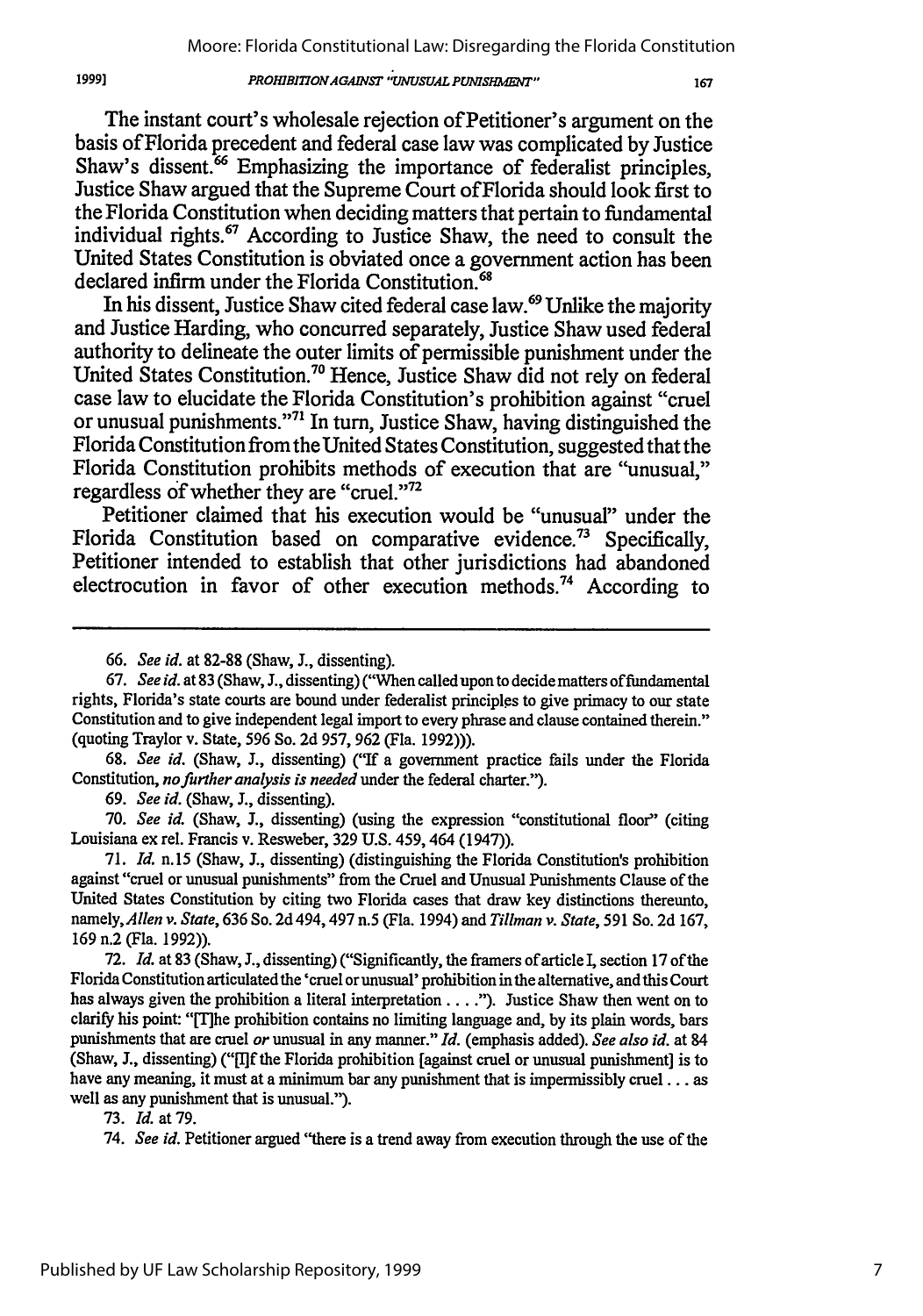#### *FLORIDA LA WREPEW*

Petitioner, Florida was one of only six jurisdictions in the United States still using the electric chair during the pendency of his appeal.<sup>75</sup>

While Petitioner's definition of "unusual" was in line with Justice Shaw's,<sup>76</sup> it was different from Justice Anstead's.<sup>77</sup> In order to define "unusual," Justice Shaw consulted a regular dictionary and applied the word's plain meaning.<sup>78</sup> Justice Anstead, however, in a separate dissent, suggested that "unusual" in its present context also<sup>79</sup> referred to punishments that invoked "the dark ages and horror stories."<sup>80</sup> By this, Justice Anstead suggested that evolving standards of civility could render a particular method of punishment "unusual."<sup>81</sup> Adopting an originalist approach to constitutional interpretation, Justice Anstead further implied that electrocution was an "unusual" form of punishment simply because it was not in existence when the relevant portions of the Florida Constitution and United States Constitution were drafted.<sup>82</sup><br>Apart from being nonconformist, Justice Anstead's interpretation of

"unusual" was also nonexclusive. $83$  That is, it referred to both the Florida and United States Constitution.<sup>84</sup> Moreover, Justice Shaw indicated that his interpretive approach toward the provision was only meant to be helpful, not conclusory.<sup>85</sup> Thus, instead of collaborating on a singular and cohesive definition of "unusual," pursuant to the Florida Constitution, Justice Shaw and Justice Anstead instead offered competing and somewhat conflicting interpretations.

The instant court differentiated the Florida Constitution from the United States Constitution by indicating that Petitioner sought protection under

76. *See id.* at 85 (Shaw, J., dissenting).

77. *See id.* at 88-89 (Anstead, J., dissenting).

78. *See id.* at 85 n.22 (Shaw, J., dissenting) (quoting WEBSTER'S THIRD NEW **INTERNATIONAL DICTIONARY** 2514 (4th ed. 1976)).

79. Justice Anstead did not reject Justice Shaw's definition, but merely expanded on it. *See id.* at 89 (Anstead, **3.,** dissenting).

**80.** *Id.* (Anstead, **J.,** dissenting).

81. *See id.* (Anstead, J., dissenting) (referring to "civilized society" vis-à-vis the "21st century").

82. *See id.* (Anstead, **J.,** dissenting) ("[Ilt is also apparent that the drafters of the 'cruel and unusual' and 'cruel or unusual' provisions in our federal and state constitutions, would **...** have found the electric chair unusual *because of its later invention* **....** ") (emphasis added).

83. *See id.* (Anstead, *J.,* dissenting) (referring to "the 'unusual' part *of thefederal and state* constitutional limitations" on punishment) (emphasis added).

84. *See id.* (Anstead, **J.,** dissenting) (referring to both the "drafters ofthe 'cruel and unusual' and 'cruel or unusual' provisions. **.** . [of] our state and federal constitutions").

85. *See id.* at 85 (Shaw, **J.,** dissenting) ("While **I** would find lack of approval in a majority ofjurisdictions a strong indicator that a method is impermissibly unusual, I recognize that this is not dispositive but rather is simply one factor-albeit a significant one--to be considered.").

electric chair." *Id.*

*<sup>75.</sup> See id.*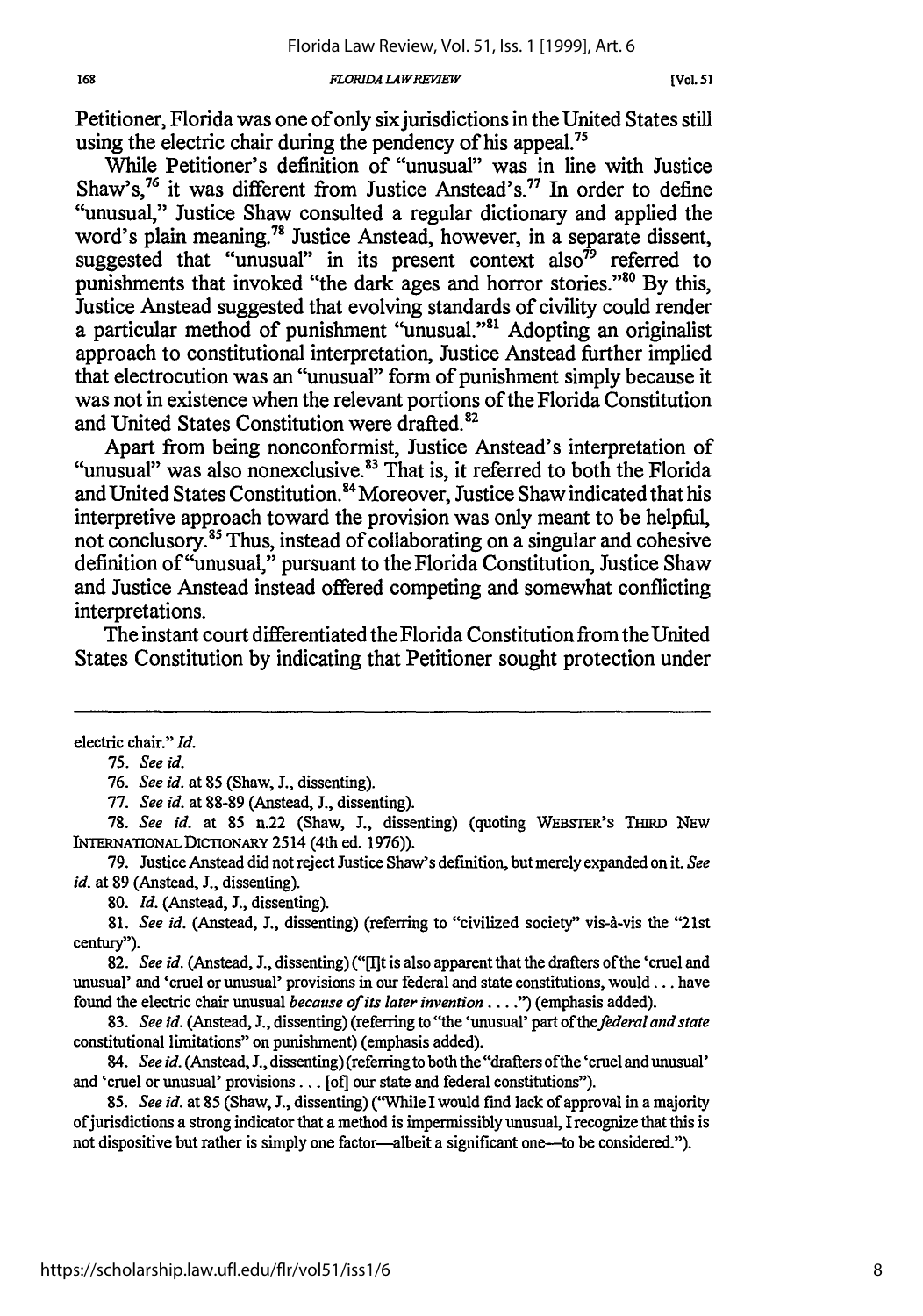#### **PROHIBITION AGAINST "UNUSUAL PUNISHMENT"**

both.<sup>86</sup> By using the expression "unconstitutional" without modifying it,<sup>87</sup> however, and freely alternating between the conjunctive language of the United States Constitution and the disjunctive language of the Florida Constitution,<sup>88</sup> the instant court proceeded to collapse this distinction. The instant court ignored basic federalist principles by failing to apply the Florida Constitution before the United States Constitution.<sup>89</sup>

By disregarding the Florida Constitution's independent prohibition against "unusual punishment," the instant court diminished Petitioner's chances for a successful appeal. The plain language of the Florida Constitution proscribes "unusual punishment."<sup>90</sup> Yet there is little in Florida's case law to give the phrase "unusual punishment" meaningful content.<sup>91</sup> Consequently, Petitioner's claim was rejected improvidently.

According to the instant court, Petitioner's claim was properly rejected by the trial court because execution by electrocution is not "per se unconstitutional."<sup>92</sup> What remains unclear, though, is whether this purportedly well-settled principle has ever been reached expressly under the Florida Constitution. In *Buenoano,* for instance, the Supreme Court of Florida stated that "death by electrocution is not cruel and unusual punishment," thereby using the language found in the United States Constitution.<sup>9</sup>

Petitioner claimed that his punishment would be "unusual" because, as a factual matter, electrocution was a comparatively rare method of execution during the pendency of his appeal.94 Although the *Tillman* court

87. See *id.* at 77.

88. See, e.g., *id.* at 76-77 (using the expressions "cruel and unusual punishment"and "cruel or unusual punishment" in the same paragraph, without explanation or modification).

89. *See id.* at 77. The trial judge concluded as a matter of law that "[c]ruel *or* unusual punishment is defined by the [federal] Courts as the wanton infliction of unnecessary pain." *Id.* (citations omitted).

92. *Jones,* 701 So. 2d at 79.

94. *Jones,* 701 So. 2d at 79 (stating that "only six states currently employ the electric chair as a means of execution" during the pendency of Petitioner's appeal).

<sup>86.</sup> *See id.* at **77** (comparing the Florida Constitution's prohibition against "cruel orunusual punishment" with the United States Constitution's prohibition against "cruel *and* unusual punishment") (emphasis added). Justice Harding emphasized this distinction in his concurring opinion, as well. *See id.* at 80 (Harding, **J.,** concurring).

<sup>90.</sup> FLA. CONST. art. I, § 17.

*<sup>91.</sup> See infra* text accompanying notes 94-97.

<sup>93.</sup> Buenoano v. State, **565** So. 2d 309,311 (Fla. 1990) (emphasis added). Meanwhile, the instant court cited another case, Medina v. State, 690 So. 2d 1241 (Fla. 1997) (per curium), in order to establish that executions in Florida's electric chair were not "per se unconstitutional." *Jones,* 701 So. 2d at 79 n.3. Yet, the holding *inMedina* pertained to competency under the Florida Rules of Criminal Procedure, and was therefore not on point. *SeeMedina,* 690 So. 2d at 1242. The case was further problematic because it used the phrase "cruel and/or unusual punishment" in its procedural history section, thereby invoking a construction which is not found in either the Florida, or the United States Constitution. *Id.* at 1244.